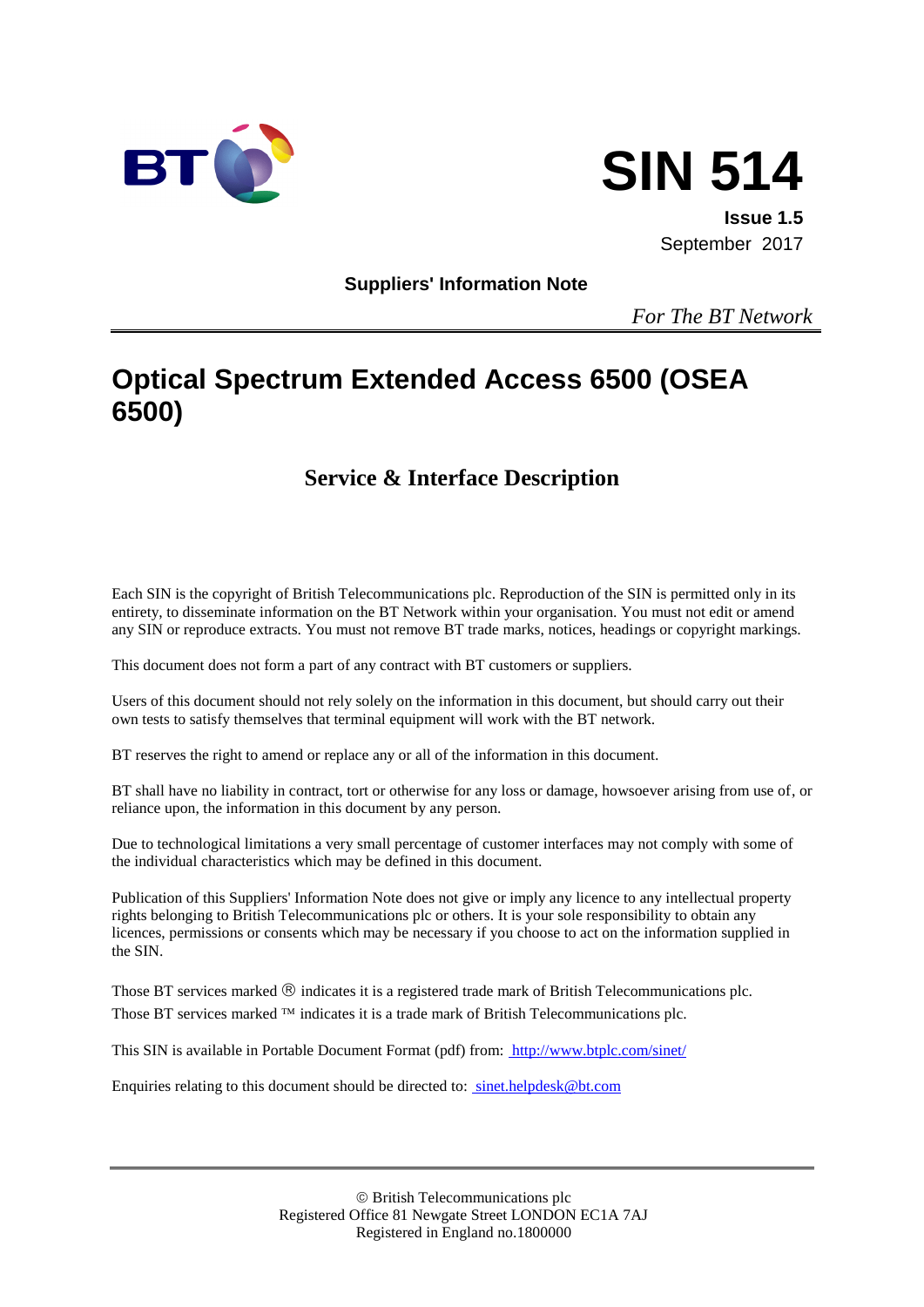### **CONTENTS**

| 1.               |  |
|------------------|--|
| $\overline{2}$ . |  |
| 2.1.             |  |
| 2.2.             |  |
| 2.3.             |  |
| 2.4.             |  |
| 2.5.             |  |
| 2.6.             |  |
| 2.7.             |  |
| 2.8.             |  |
| 2.9.             |  |
| 2.10.            |  |
| 2.11.            |  |
| 2.12.            |  |
| 2.13.            |  |
|                  |  |
| 3.               |  |
| 4.               |  |
| 5.               |  |
| 6.               |  |
| 7.               |  |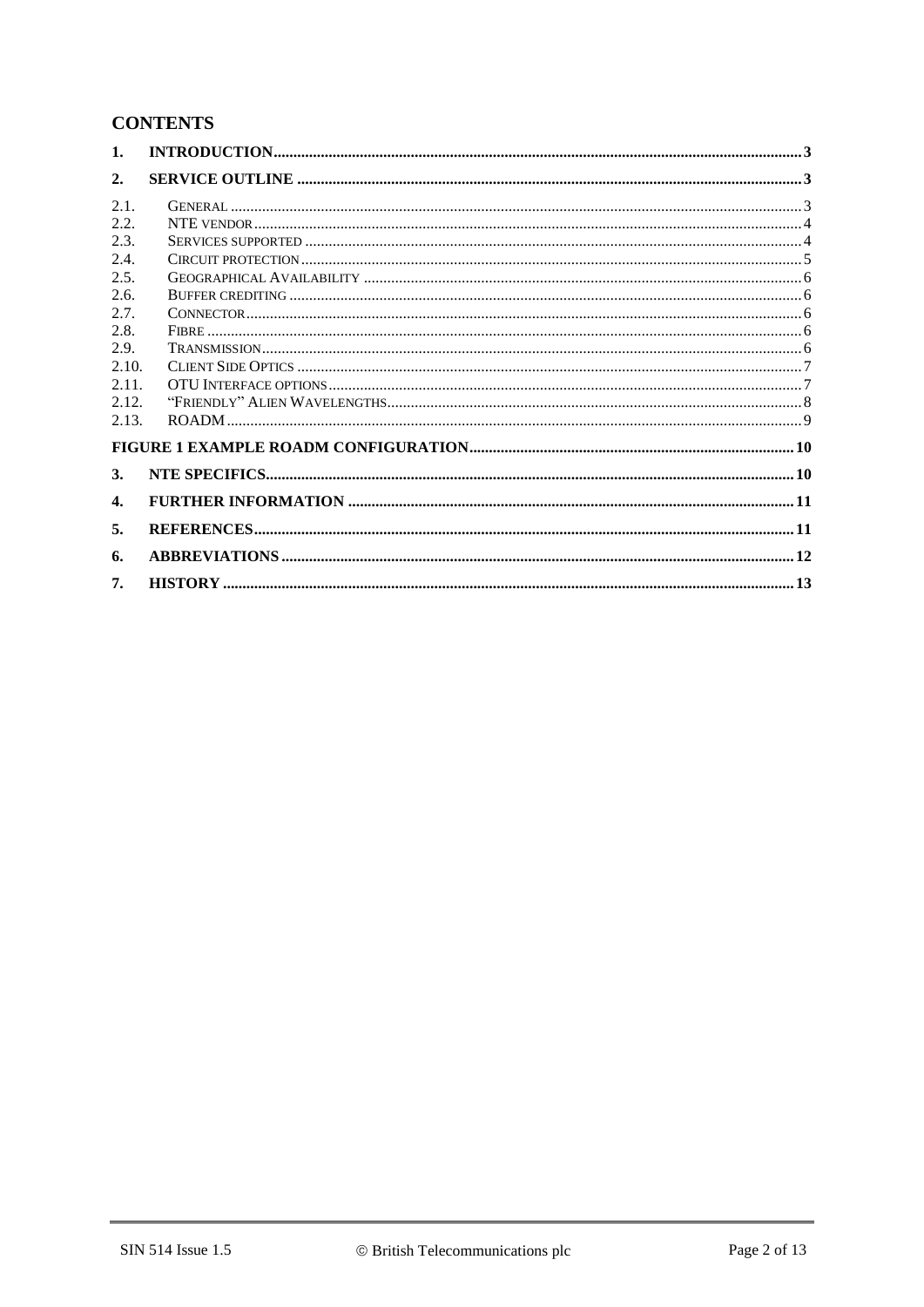#### **1. Introduction**

This Suppliers Information Note (SIN) describes the Openreach Optical Spectrum Extended Access 6500 (OSEA 6500) service and its interfaces. OSEA 6500 is an Openreach Connectivity Services product within the Optical Spectrum Services portfolio.

Note: Openreach has provided formal notification that Ciena 6500 2 slot MOTR bearers & expansion chassis products are no longer available for new supply with effect from 11 May 2016. External shifts (re-sites and re-arranges) are also not available from this date.

#### **2. Service Outline**

#### **2.1. General**

OSEA 6500 is an end-to-end wavelength service between sites delivered over Openreach provided fibre infrastructure using DWDM (Dense Wavelength Division Multiplexing) technology. OSEA 6500 is suitable for linking end user sites, or an end user site to a CP site. OSEA 6500 is remotely monitored by Openreach.

High bandwidth connectivity of up to 100Gbit/s per DWDM wavelength is offered. Wavelengths of 2.5Gbit/s, 10Gbit/s, and 100Gbit/s or a combination of these can be supported on each OSEA 6500 bearer. 40Gbit/s wavelengths are supported on existing OSEA 6500 bearers but are no longer available for new orders.

The elements of the service are:

- **OSEA 6500 Bearer**: this is the DWDM line system which can support a mix of up to 44 wavelengths. The default OSEA 6500 bearer installation is configured to support up to four wavelengths (wavelengths are ordered separately).
- **Expansion units**: these provide the capacity for additional wavelengths and end-point amplification on the OSEA 6500 bearer. Any of the four NTE chassis types are available to use as expansion units depending on the amount of additional equipment required or the rack space available
- **Auxiliary units (Dispersion Compensation Modules – DCMs):** these are used when needed on long lines to counteract the effects of Chromatic Dispersion.
- **End-point amplification**: Dependant on the configuration of the service and the length of the fibre route, additional end-point amplification may be required to ensure the OSEA 6500 bearer system works effectively.
- Mid-point amplification: Mid-point amplification is typically required for fibre route distances in excess of 100km. This amplification is usually sited in a suitable BT Node.
- **Wavelengths:** these are ordered separately from the bearer and are specific to the protocol and speeds required. They are installed in the OSEA 6500 bearer.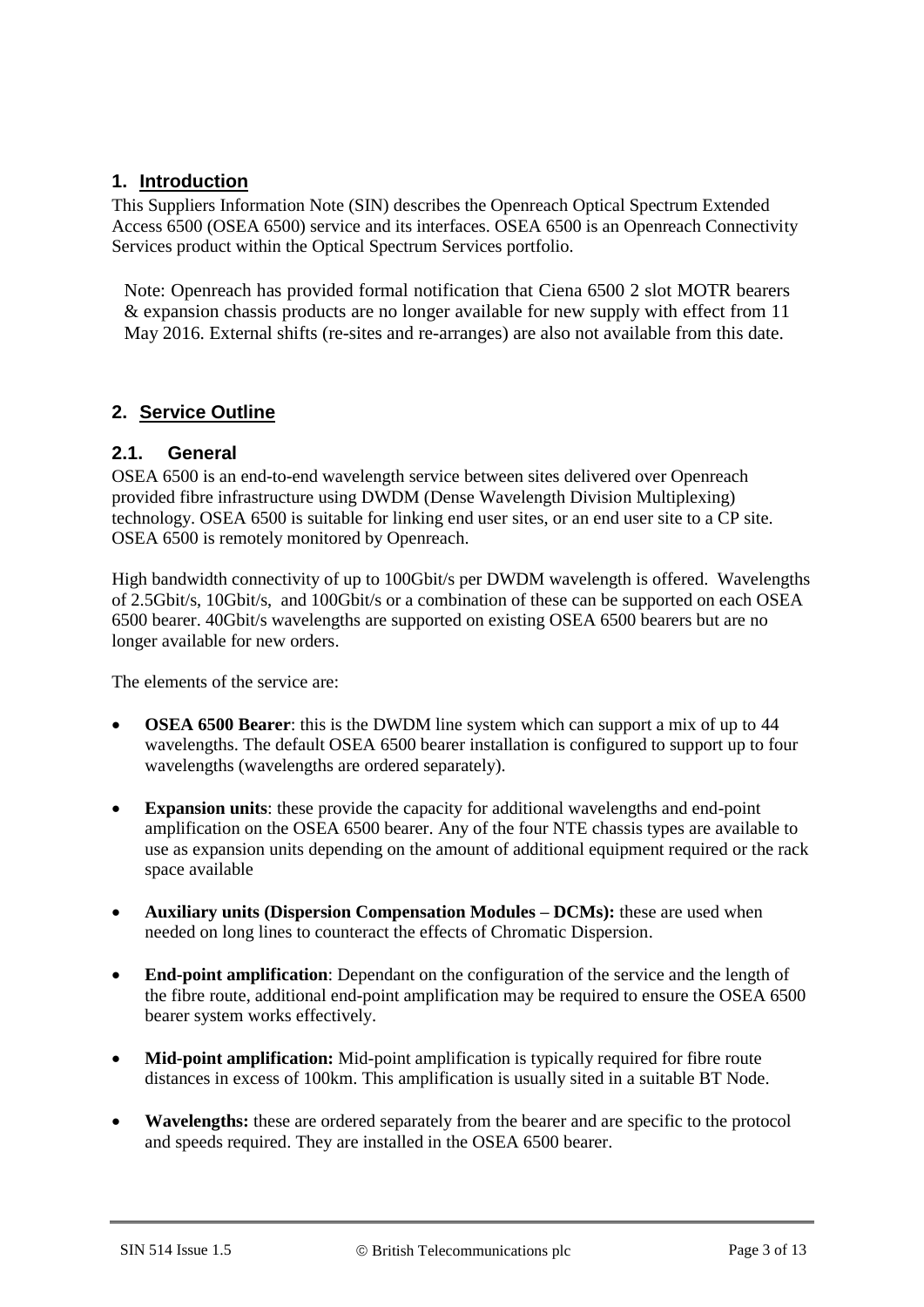The OSEA 6500 service has no maximum radial distance between BT serving exchanges. The maximum fibre route distance between OSEA 6500 bearer circuit end points is also not limited; however additional amplification may be required as the fibre route distance increases.

#### **2.2. NTE vendor**

The Network Terminating Equipment (NTE) type used is the Ciena 6500.

#### **2.3. Services supported**

The services are available with the following interfaces:

- Gigabit Ethernet, 10 Gigabit Ethernet (LAN Phy), 10 Gigabit Ethernet (WAN Phy), 40 Gigabit Ethernet, 100 Gigabit Ethernet
- SDH STM-1, STM-4, STM-16, STM-64,
- ESCON
- 1G Fibre Channel, 2G Fibre Channel, 4G Fibre Channel, 8G Fibre Channel, 10G Fibre Channel
- FICON, 2G FICON, 4G FICON
- SRM250G (2488.32 Mbps), ESRM250G (2488.32 Mbps)
- IBM ISC-3 Peer Mode1G, IBM ISC-3 Peer Mode 2G, IBM ISC-3 STP
- DVB-ASI
- 5G IBM PSIFB
- OTU1, OTU2, OTU2e, OTU4

OSEA 6500 services are intended for connection to standard optical interfaces of 850 nm multimode or 1310 nm and 1550 nm single-mode types. No electrical interfaces are offered. Table 1 gives details of the optical interface/service options. These interfaces are described in the documents listed against each interface in the "References" section.

| <b>OSEA 6500 Client Interfaces</b> |                             |                           |                            |                            |
|------------------------------------|-----------------------------|---------------------------|----------------------------|----------------------------|
| <b>Service Supported</b>           | <b>Bandwidth</b><br>(bit/s) | 850 <sub>nm</sub><br>(MM) | 1310 <sub>nm</sub><br>(MM) | 1310 <sub>nm</sub><br>(SM) |
| 1G Ethernet                        | 1.25G                       | Yes                       | N <sub>0</sub>             | <b>Yes</b>                 |
| 10G Ethernet (LAN PHY)             | 10.3125G                    | Yes                       | N <sub>0</sub>             | Yes.                       |
| 10G Ethernet (WAN PHY)             | 9.95328G                    | Yes                       | N <sub>0</sub>             | Yes                        |
| 40G Ethernet                       | 41.25G                      | No                        | N <sub>0</sub>             | <b>Yes</b>                 |
| 100G Ethernet                      | 103.125G                    | Yes                       | N <sub>0</sub>             | Yes                        |
| <b>SDH STM-1</b>                   | 155M                        | No                        | N <sub>o</sub>             | Yes                        |
| <b>SDH STM-4</b>                   | 622M                        | No                        | N <sub>0</sub>             | Yes                        |
| SDH STM-16                         | 2.4G                        | N <sub>0</sub>            | N <sub>0</sub>             | <b>Yes</b>                 |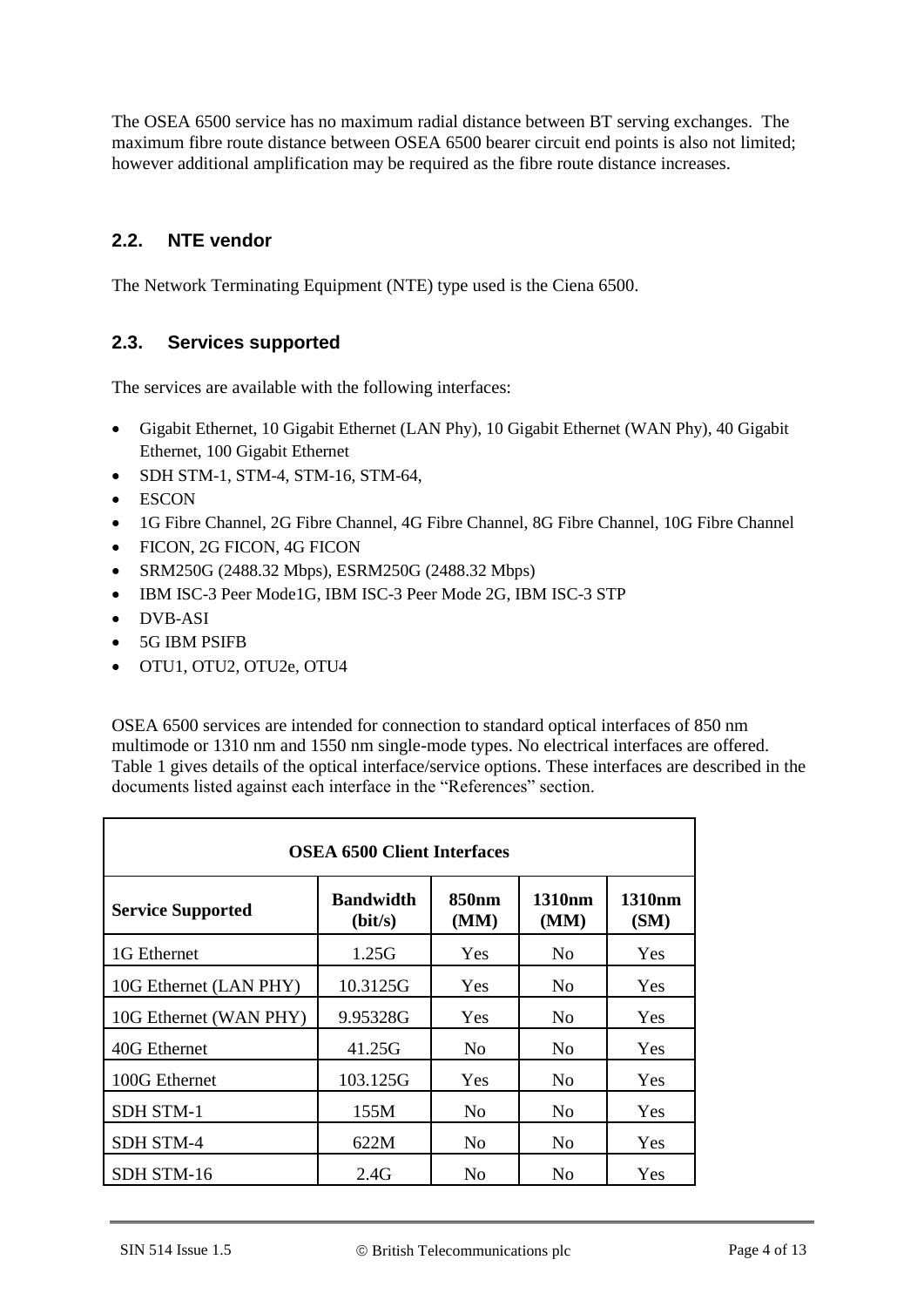| SDH STM-64              | 9.95328G | No             | N <sub>o</sub> | Yes            |
|-------------------------|----------|----------------|----------------|----------------|
| <b>ESCON</b>            | 200M     | N <sub>o</sub> | Yes            | N <sub>o</sub> |
| 1G Fibre Channel        | 1.06G    | Yes            | N <sub>o</sub> | Yes            |
| 2G Fibre Channel        | 2.125G   | Yes            | N <sub>o</sub> | Yes            |
| 4G Fibre Channel        | 4.24G    | Yes            | N <sub>o</sub> | Yes            |
| 8G Fibre Channel        | 8.5G     | Yes            | N <sub>0</sub> | Yes            |
| 10G Fibre Channel       | 10.5187G | Yes            | N <sub>o</sub> | Yes            |
| <b>FICON</b>            | 1.06G    | Yes            | N <sub>o</sub> | Yes            |
| <b>FICON Express 2G</b> | 2.125G   | Yes            | N <sub>o</sub> | Yes            |
| <b>FICON Express 4G</b> | 4.24G    | Yes            | N <sub>o</sub> | Yes            |
| <b>SRM250G</b>          | 2.488G   | N <sub>o</sub> | N <sub>o</sub> | Yes            |
| ESRM250G                | 2.488G   | N <sub>o</sub> | N <sub>o</sub> | Yes            |
| IBM ISC-3 Peer Mode 1G  | 1.06G    | Yes            | N <sub>o</sub> | Yes            |
| IBM ISC-3 Peer Mode 2G  | 2.125G   | Yes            | N <sub>o</sub> | Yes            |
| <b>IBM ISC-3 STP</b>    | 2.125G   | Yes            | N <sub>0</sub> | Yes            |
| <b>DVB-ASI</b>          | 270M     | Yes            | N <sub>o</sub> | Yes            |
| 5G IBM PSIFB            | 5G       | N <sub>o</sub> | N <sub>0</sub> | Yes            |
| OTU1                    | 2.7G     | N <sub>o</sub> | N <sub>0</sub> | Yes            |
| OTU <sub>2</sub>        | 10.709G  | N <sub>o</sub> | N <sub>o</sub> | Yes            |
| OTU2e                   | 11.09G   | N <sub>o</sub> | N <sub>o</sub> | Yes            |
| OTU4                    | 111.8G   | N <sub>o</sub> | N <sub>o</sub> | Yes            |

#### **Table 1. Interface options**

ESCON and FICON are proprietary storage area protocols from IBM, and are used in many SAN customer sites. A coupling link is required if the customer is running sysplex timing on their Storage Area Network, as a special timing signal is broadcast over the network to ensure data integrity. For OSEA 6500, the customer uses the IBM-ISC3 (STP) protocol via an optical interface and connect to their server; this would then be transported across the OSEA 6500 bearer exiting the network in the same way.

#### **2.4. Circuit protection**

Three levels of fibre/circuit protection are available:

- Optical Spectrum Extended Access Standard
- Optical Spectrum Extended Access Resilience Option 1
- Optical Spectrum Extended Access Resilience Option 2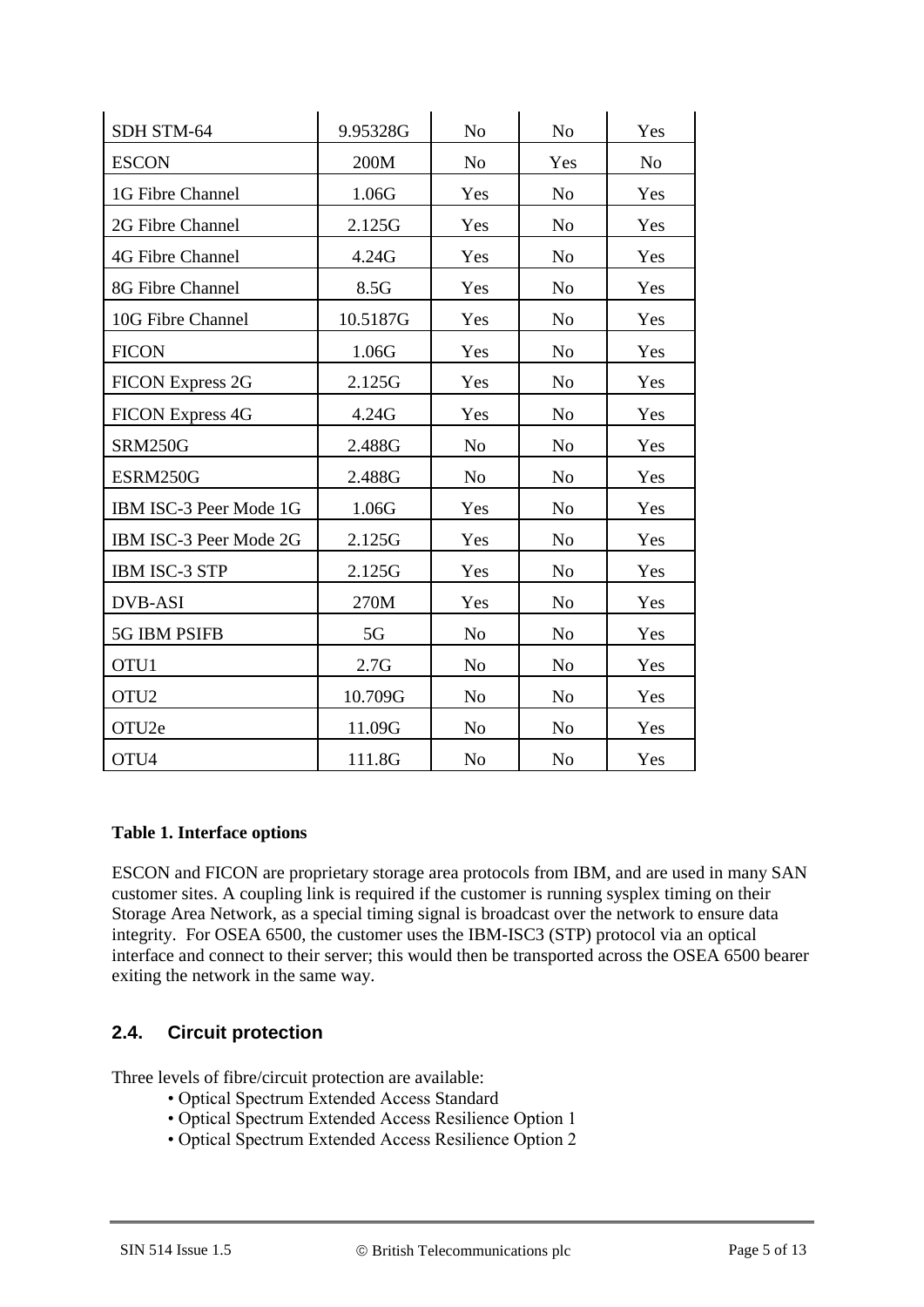Wavelength switching protection is only available on RO1 bearers. Wavelength switching protection enables protected wavelengths to be automatically switched to an alternative optical path to maintain service between the same wavelength A and B ends. Wavelength switching to an alternative site is not offered. The incoming line signals are monitored and failure of this will trigger the system to switch the wavelength. This is typically done within 50ms of a failure being detected however some configurations may take slightly longer. User's equipment is not monitored.

Protocols with latency sensitivities (e.g. Fibre Channel, ESCON, FICON) may require customer reconfiguration following an incident resulting in a switch to the protection path. The Openreach equipment will continue to function on the protection path.

Refer to the OSEA 6500 product description for further information on bearer resilience options and wavelength protection<http://www.openreach.co.uk/orpg/products/oss/oss.do>

#### **2.5. Geographical Availability**

The Openreach OSEA 6500 service is offered throughout the United Kingdom subject to survey.

#### **2.6. Buffer crediting**

OSEA 6500 equipment does not support buffer crediting but is transparent to customer own equipment distance extension protocols.

#### **2.7. Connector**

The patch panel interface is the Network Termination Point (NTP), i.e. the point of connection between the Openreach Network Terminating Equipment (NTE) and the CPE interface. Optical interfaces are presented as LC connectors as the default, SC can be offered as an alternative.

For 100G 850nm client interfaces, MPO [9] compliant connectors on multi-fibre cables will need to be installed and will require direct connection between the Openreach NTE & the CPE. Openreach, via their partners, will provide a 25 meter MPO compliant connector terminated multi-fibre cable and will be responsible for the connection to the OSEA 6500 interface. The remaining cable will be coiled at the bottom of the cabinet in preparation for the customer to connect to their own equipment.

#### **2.8. Fibre**

Where a service employing a local or remote single-mode interface is provided, all fibre optic connections to and from the patch panel use single-mode fibre 9/125 micron according to ITU-T G.652[2].

Where a service employing a multimode interface is provided all fibre optic connections to and from the patch panel use multimode fibre 62.5/125 micron or 50/125 micron @ 850nm according to ITU-T G.651[1].

#### **2.9. Transmission**

The NTE is capable of transporting data at up to 100Gbit/s per wavelength. Multiplexing is carried out by passive filter components that combine the light of different optical channels using different wavelengths on to a single fibre pair. De- multiplexing is carried out by passive filter components that break out the aggregate signal from a single fibre pair into optical channels.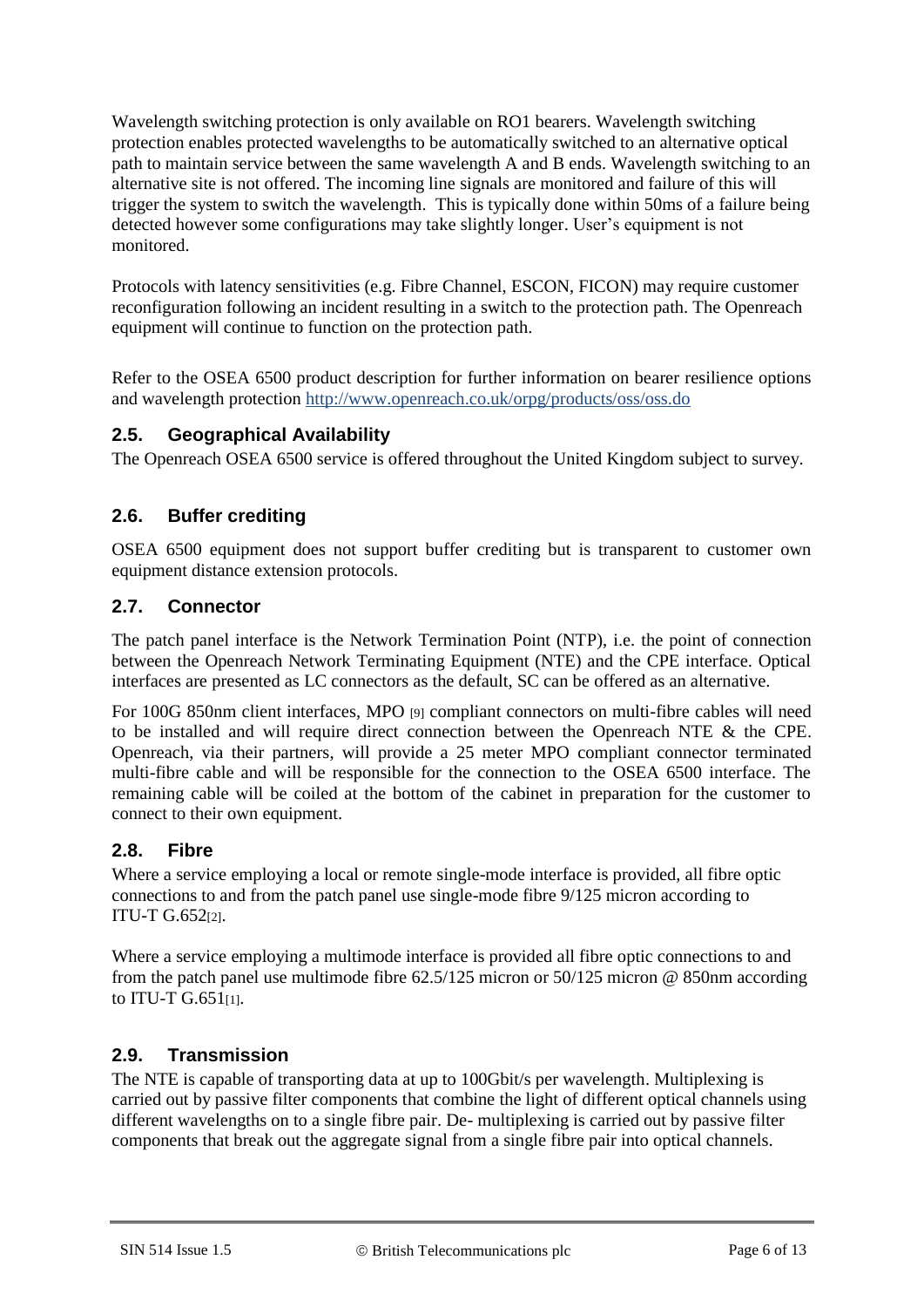### **2.10. Client Side Optics**

Table 2 provides details of the optical power margins for both the receive and transmit interfaces of the client facing optical interfaces.

| <b>Supported Client Rates</b>                                                                | Interface<br><b>Type</b> | <b>Receiver</b><br><b>Minimum</b><br>(dBm) | Receiver<br>Overload<br>(dBm) | Transmit<br>Minimum<br>(dBm) | <b>Transmit</b><br>Maximum<br>(dBm) |
|----------------------------------------------------------------------------------------------|--------------------------|--------------------------------------------|-------------------------------|------------------------------|-------------------------------------|
| GE, STM1,4,16, FC100/FICON, FC200/FICON<br>express, DVB-ASI, ISC-3/STP, SRM250G,<br>ESRM250G | <b>SM</b>                | $-18$                                      | $-3.0$                        | $-9.5$                       | $-3.0$                              |
| GE, FC100/FICON, FC200/FICON express,                                                        | MМ                       | $-15$                                      | $\Omega$                      | $-9.5$                       | $-1.5$                              |
| FC200/FICON<br>FC100/FICON,<br>express,<br>FC400/FICON4G                                     | ΜМ                       | $-14$                                      | $\Omega$                      | $-9.0$                       | $-9.0$                              |
| FC200/FICON<br>FC100/FICON,<br>express,<br>FC400/FICON4G                                     | <b>SM</b>                | $-17.2$                                    | $-3.0$                        | $-11.2$                      | $-3.0$                              |
| STM64, 10GE LAN PHY, 10GE WAN PHY,<br>FC800, FC1200, OTU2, OTU2e                             | <b>SM</b>                | $-11$                                      | $-1$                          | -6                           | $-1$                                |
| 10GE LAN PHY, FC800, FC1200                                                                  | MМ                       | $-11.2$                                    | $\Omega$                      | $-8.2$                       | 0                                   |
| 40GE,                                                                                        | <b>SM</b>                | $-11.5$                                    | 2.3                           | $-7$                         | 2.3                                 |
| 100GE, OTU4                                                                                  | SM (1310)                | $-8.6$                                     | 4.5                           | $-2.3$                       | 4.5                                 |
| 100GE                                                                                        | MМ                       | $-9.5$                                     | 3                             | $-7.6$                       | 2.4                                 |

**Table 2. Optical Power Margins**

### **2.11. OTU Interface options**

The table below provides details of the OTU client interface options for both the receive and transmit interfaces of the client facing optical interfaces. Aggregation of client signals into OTU payloads is only permissible at OTU1. Aggregation of more than one client signal into OTU2, or OTU4 is not available.

| Option | Client ports                                                                                                            | Wavelength                      |
|--------|-------------------------------------------------------------------------------------------------------------------------|---------------------------------|
| 1.     | Non OTU client one end to OTU1 client other end                                                                         | OTU1 (known as 2.7G wavelength) |
| 2.     | Non OTU client one end to OTU1 client other end                                                                         | OTU2 (known as 10G wavelength)  |
| 3.     | Non OTU client one end to OTU2 client other end (Note:-<br>Non OTU client options can only be STM-64 or 10GEWAN<br>PHY) | OTU2 (known as 10G wavelength)  |
| 4.     | OTU1 client one end to OTU1 client other end                                                                            | OTU1 (known as 2.5G wavelength) |
| 5.     | OTU1 client one end to OTU1 client other end                                                                            | OTU2 (known as 10G wavelength)  |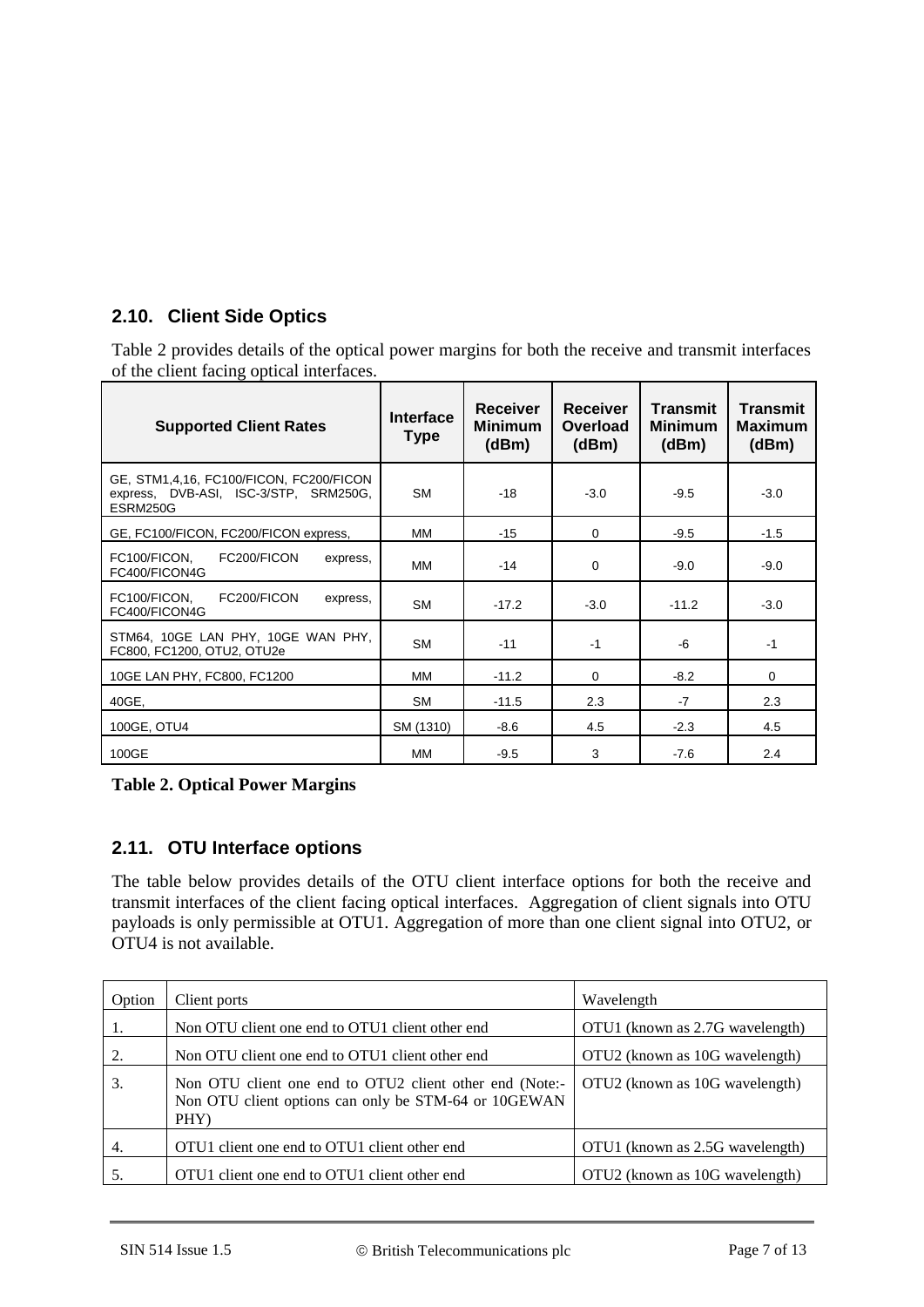|   | OTU2 client one end to OTU2 client other end    | OTU2 (known as 10G wavelength)  |
|---|-------------------------------------------------|---------------------------------|
|   | Non OTU client one end to OTU4 client other end | OTU4 (known as 100G wavelength) |
| 8 | OTU4 client one end to OTU4 client other end    | OTU4 (known as 100G wavelength) |

#### **Table 3. OTU interface Options**

Note that 10G client interfaces will map into two types of OTU2 in the transport layer.

- STM64, 10GE WAN PHY and lower bit rates (e.g. 8G Fibre Channel) map into OTU2
- 10GE LAN PHY and 10G Fibre Channel map into an OTU2e

The OTU2e is an extended rate OTU2 enabling it to transport the larger payloads of certain signals.

#### **2.12. "Friendly" Alien Wavelengths**

A "Friendly" Alien wavelength has a transponder at one end and a coloured light hand-off via a filter at the other end. They can be used by a CP to connect from a remote site to their own network without converting back to an electrical signal.

Only 100G coherent "Friendly" Alien wavelengths are supported by OSEA 6500.

This solution is predicated on the CPs network being based on a Ciena ROADM & DOC (Domain Optical Controller) controlled 6500 platform.

Openreach **will not** permit "Friendly" Alien wavelength services to be interconnected to Non-Ciena 6500 DOC controlled ROADM networks.

The CP/customer is responsible for providing the channel plan and other optical/provisioning characteristics for "Friendly" Alien wavelengths. Available wavelengths, based on 50GHz and 100GHz spacing Ciena 6500 channel plans, are shown in the following table:

| <b>Channel</b><br>ID | Wavelength<br>(nm) | <b>Frequency</b><br>(THz) | <b>OSEA 6500</b><br>50Ghz<br>Wavelength<br>Plan | <b>OSEA 6500</b><br>$100G$ hz<br>Wavelength<br>Plan | <b>Channel</b><br>ID | Wavelength<br>(nm) | Frequency<br>(THz) | <b>OSEA 6500</b><br>50Ghz<br>Wavelength<br>Plan | <b>OSEA 6500</b><br>100Ghz<br>Wavelength<br>Plan |
|----------------------|--------------------|---------------------------|-------------------------------------------------|-----------------------------------------------------|----------------------|--------------------|--------------------|-------------------------------------------------|--------------------------------------------------|
| 1                    | 1530.33            | 195.9                     | Y                                               | Y                                                   | 45                   | 1547.72            | 193.7              | Y                                               | Y                                                |
| $\overline{2}$       | 1530.72            | 195.85                    | Y                                               |                                                     | 46                   | 1548.11            | 193.65             | Y                                               |                                                  |
| 3                    | 1531.12            | 195.8                     | Y                                               | Y                                                   | 47                   | 1548.51            | 193.6              | Y                                               | Y                                                |
| $\overline{4}$       | 1531.51            | 195.75                    | Y                                               |                                                     | 48                   | 1548.91            | 193.55             | Y                                               |                                                  |
| 5                    | 1531.9             | 195.7                     | Y                                               | Y                                                   | 49                   | 1549.32            | 193.5              | Y                                               | Y                                                |
| 6                    | 1532.29            | 195.65                    | Y                                               |                                                     | 50                   | 1549.72            | 193.45             | Y                                               |                                                  |
| $7\phantom{.0}$      | 1532.68            | 195.6                     | Y                                               | Y                                                   | 51                   | 1550.12            | 193.4              | Y                                               | Y                                                |
| 8                    | 1533.07            | 195.55                    | Y                                               |                                                     | 52                   | 1550.52            | 193.35             | Y                                               |                                                  |
| 9                    | 1533.47            | 195.5                     | Y                                               | Y                                                   | 53                   | 1550.92            | 193.3              | Y                                               | Y                                                |
| 10                   | 1533.86            | 195.45                    | Y                                               |                                                     | 54                   | 1551.32            | 193.25             | Y                                               |                                                  |
| 11                   | 1534.25            | 195.4                     | Y                                               | Y                                                   | 55                   | 1551.72            | 193.2              | Y                                               | Y                                                |
| 12                   | 1534.64            | 195.35                    | Y                                               |                                                     | 56                   | 1552.12            | 193.15             | Y                                               |                                                  |
| 13                   | 1535.04            | 195.3                     | Y                                               | Y                                                   | 57                   | 1552.52            | 193.1              | Y                                               | Y                                                |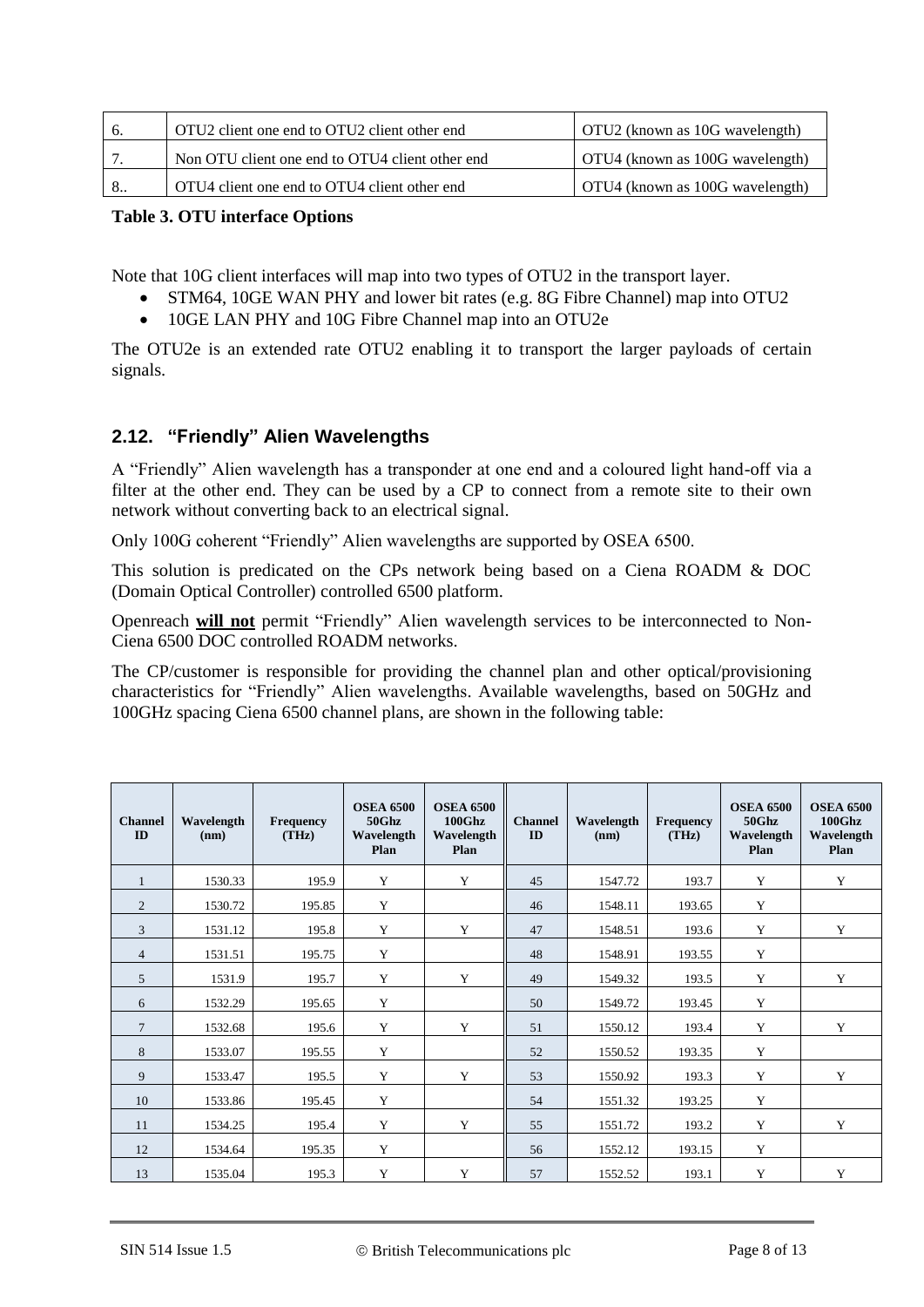| 14 | 1535.43 | 195.25 | Y           |             | 58     | 1552.93 | 193.05 | $\mathbf Y$ |             |
|----|---------|--------|-------------|-------------|--------|---------|--------|-------------|-------------|
| 15 | 1535.82 | 195.2  | Y           | Y           | 59     | 1553.33 | 193    | Y           | $\mathbf Y$ |
| 16 | 1536.22 | 195.15 | $\mathbf Y$ |             | 60     | 1553.73 | 192.95 | $\mathbf Y$ |             |
| 17 | 1536.61 | 195.1  | $\mathbf Y$ | Y           | 61     | 1554.13 | 192.9  | $\mathbf Y$ | $\mathbf Y$ |
| 18 | 1537    | 195.05 | $\mathbf Y$ |             | 62     | 1554.54 | 192.85 | $\mathbf Y$ |             |
| 19 | 1537.4  | 195    | $\mathbf Y$ | Y           | 63     | 1554.94 | 192.8  | $\mathbf Y$ | $\mathbf Y$ |
| 20 | 1537.79 | 194.95 | Y           |             | 64     | 1555.34 | 192.75 | Y           |             |
| 21 | 1538.19 | 194.9  | Y           | Y           | 65     | 1555.75 | 192.7  | $\mathbf Y$ | $\mathbf Y$ |
| 22 | 1538.58 | 194.85 | $\mathbf Y$ |             | 66     | 1556.15 | 192.65 | $\mathbf Y$ |             |
| 23 | 1538.98 | 194.8  | $\mathbf Y$ | $\mathbf Y$ | 67     | 1556.55 | 192.6  | $\mathbf Y$ | $\mathbf Y$ |
| 24 | 1539.37 | 194.75 | $\mathbf Y$ |             | 68     | 1556.96 | 192.55 | $\mathbf Y$ |             |
| 25 | 1539.77 | 194.7  | Y           | Y           | 69     | 1557.36 | 192.5  | Y           | $\mathbf Y$ |
| 26 | 1540.16 | 194.65 | $\mathbf Y$ |             | 70     | 1557.77 | 192.45 | $\mathbf Y$ |             |
| 27 | 1540.56 | 194.6  | Y           | $\mathbf Y$ | 71     | 1558.17 | 192.4  | $\mathbf Y$ | Y           |
| 28 | 1540.95 | 194.55 | $\mathbf Y$ |             | $72\,$ | 1558.58 | 192.35 | $\mathbf Y$ |             |
| 29 | 1541.35 | 194.5  | $\mathbf Y$ | Y           | 73     | 1558.98 | 192.3  | $\mathbf Y$ | $\mathbf Y$ |
| 30 | 1541.75 | 194.45 | Y           |             | 74     | 1559.39 | 192.25 | Y           |             |
| 31 | 1542.14 | 194.4  | $\mathbf Y$ | Y           | 75     | 1559.79 | 192.2  | $\mathbf Y$ | Y           |
| 32 | 1542.54 | 194.35 | $\mathbf Y$ |             | 76     | 1560.2  | 192.15 | $\mathbf Y$ |             |
| 33 | 1542.94 | 194.3  | $\mathbf Y$ | Y           | 77     | 1560.61 | 192.1  | $\mathbf Y$ | Y           |
| 34 | 1543.33 | 194.25 | $\mathbf Y$ |             | $78\,$ | 1561.01 | 192.05 | $\mathbf Y$ |             |
| 35 | 1543.73 | 194.2  | $\mathbf Y$ | Y           | 79     | 1561.42 | 192    | $\mathbf Y$ | Y           |
| 36 | 1544.13 | 194.15 | $\mathbf Y$ |             | 80     | 1561.83 | 191.95 | $\mathbf Y$ |             |
| 37 | 1544.53 | 194.1  | Y           | $\mathbf Y$ | 81     | 1562.23 | 191.9  | Y           | Y           |
| 38 | 1544.92 | 194.05 | $\mathbf Y$ |             | 82     | 1562.64 | 191.85 | $\mathbf Y$ |             |
| 39 | 1545.32 | 194    | $\mathbf Y$ | Y           | 83     | 1563.05 | 191.8  | $\mathbf Y$ | $\mathbf Y$ |
| 40 | 1545.72 | 193.95 | $\mathbf Y$ |             | 84     | 1563.45 | 191.75 | $\mathbf Y$ |             |
| 41 | 1546.12 | 193.9  | $\mathbf Y$ | Y           | 85     | 1563.86 | 191.7  | $\mathbf Y$ | Y           |
| 42 | 1546.52 | 193.85 | $\mathbf Y$ |             | 86     | 1564.27 | 191.65 | Y           |             |
| 43 | 1546.92 | 193.8  | $\mathbf Y$ | $\mathbf Y$ | 87     | 1564.68 | 191.6  | $\mathbf Y$ | Y           |
| 44 | 1547.32 | 193.75 | $\mathbf Y$ |             | 88     | 1565.09 | 191.55 | $\mathbf Y$ |             |

**Table 4. "Friendly Alien wavelength plan**

#### **2.13. ROADM**

OSEA 6500 provides the capability to remotely switch traffic by utilising ROADM (Reconfigurable Optical Add Drop Multiplexer) Wavelength Selective Switch (WSS) modules. It allows individual or multiple wavelengths (carrying data) to be added and/or dropped from a transport fibre without the need to convert the signals on all of the WDM channels to electronic signals and back again to optical signals.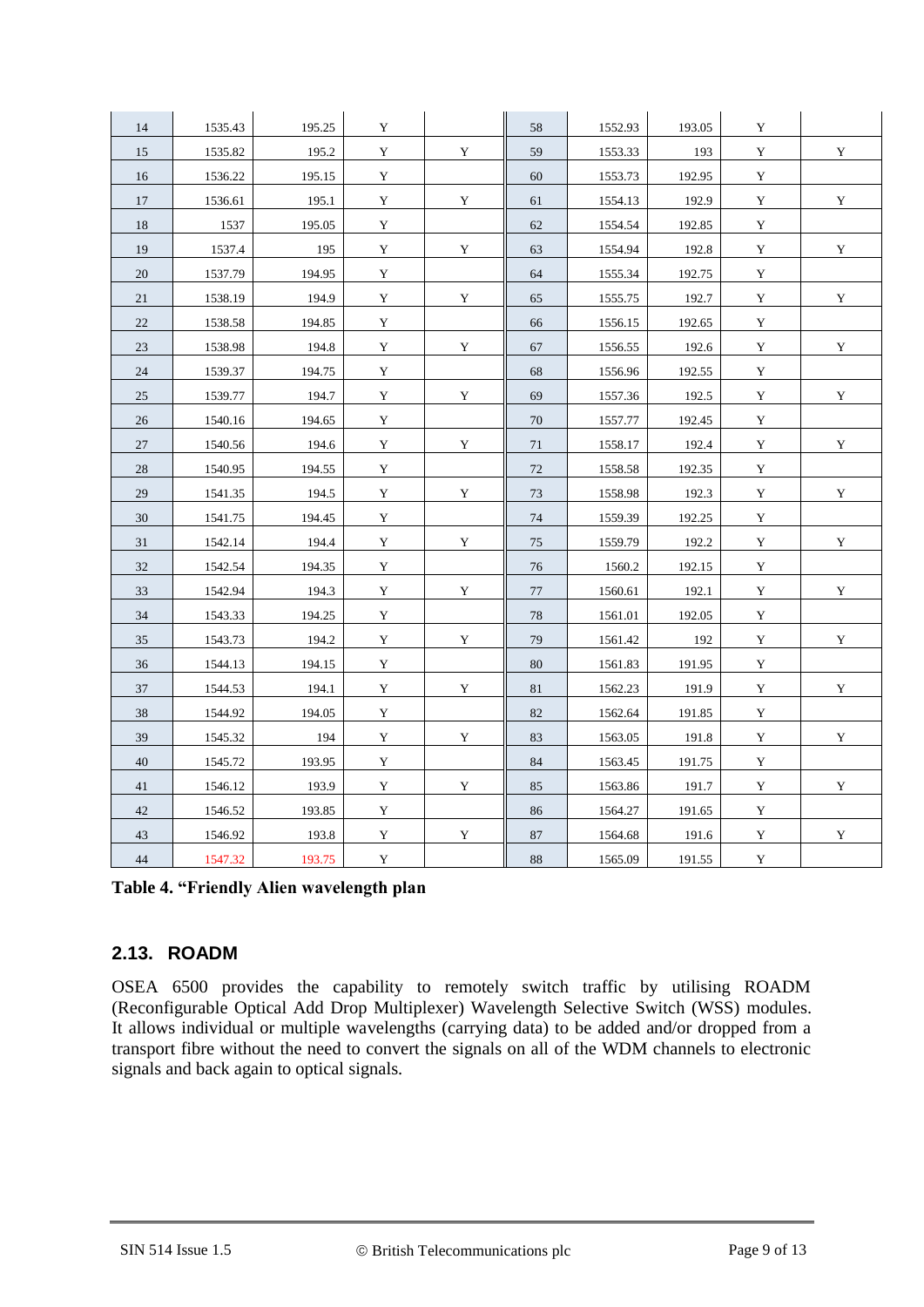

#### **Figure 1 Example ROADM configuration**

#### **3. NTE specifics**

By default OSEA 6500 chassis are installed into a customer's cabinet(s).

- The 2-Slot, 7-Slot & 14-Slot shelves may use either ETSI or 19" rack mounting practice. The 32-Slot shelf can only use ETSI rack mounting practice. Where there is a choice, it is the responsibility of the CP to inform Openreach of the mounting practice to be used
- The rack should be grounded with a clean earth supply.
- On request from CP, Openreach can provide suitable cabinet(s) at an additional charge.
- BT cabinet is 600mm x 600mm footprint with a height of 2.2 meters.

There are four chassis types available in either AC or DC power, these are detailed in table 5. For all chassis types and power options Openreach requires the following additional power supplies:

- A 240V AC supply using a 13A switched socket to power the remote network management system. The socket must be within 1.5m of that equipment.
- A 240V AC power supply to power Openreach test equipment during both initial commissioning and subsequent maintenance support activities. This socket must be within 1.5m of the NTE.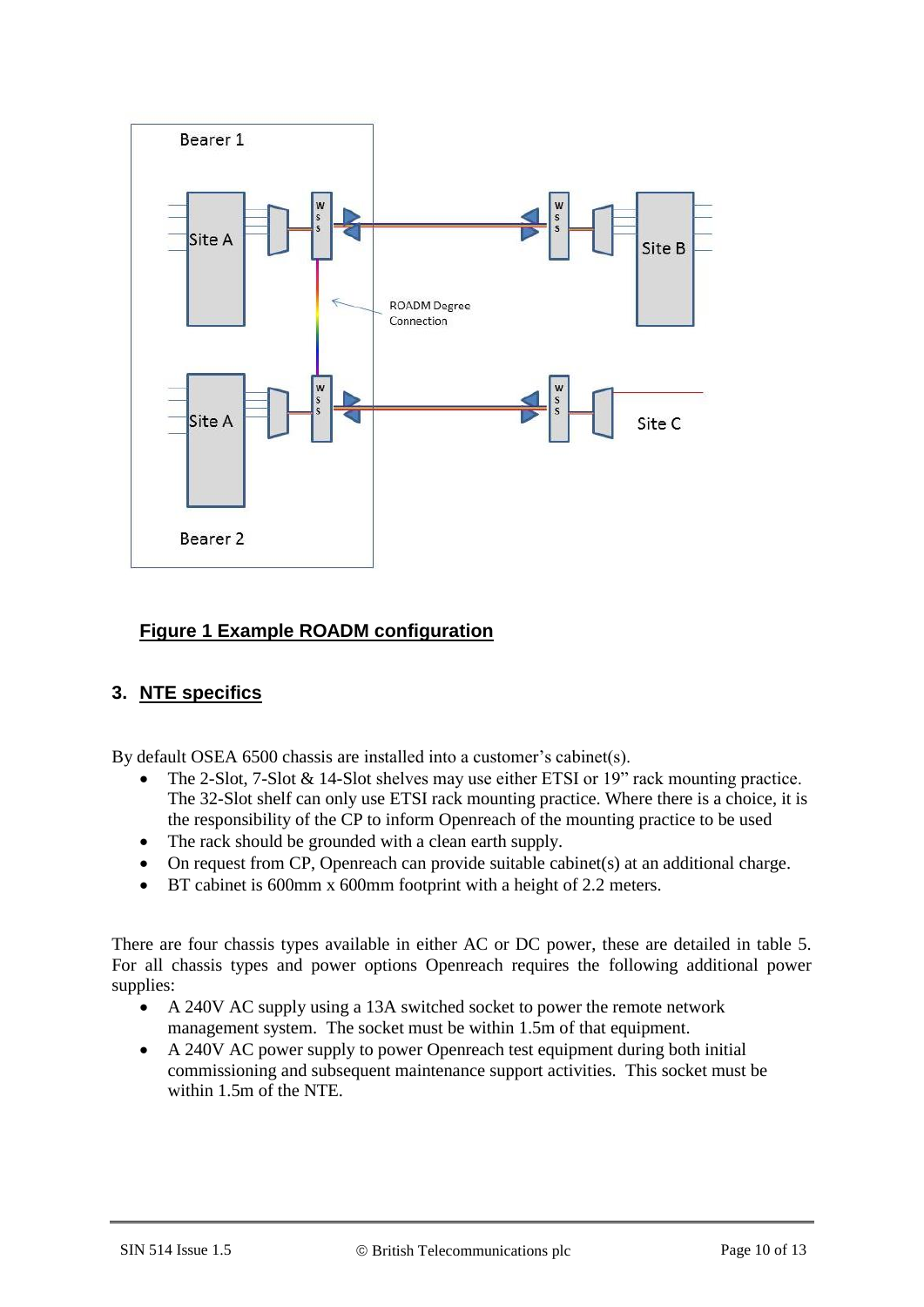| <b>Chassis type</b> | Height | <b>AC</b> power     | DC power |
|---------------------|--------|---------------------|----------|
| 2 Slot              | 2U     | Yes                 | Yes      |
| 7 Slot              | 6U     | Yes                 | Yes      |
| 14 Slot             | 13U    | Yes via a rectifier | Yes      |
| 32 Slot             | 22U    | Yes via a rectifier | Yes      |

Table 5 Chassis options

More information on specific power requirements can be found in the Openreach AC/DC planning guide which can be found here: [www.openreach.co.uk](http://www.openreach.co.uk/)

#### **4. Further Information**

For enquiries concerning connection availability between particular sites and for further product information about this service please visit the website at [www.openreach.co.uk](http://www.openreach.co.uk/) or contact your Openreach Sales & Relationship Manager or sales specialist.

If you have enquiries relating to this document then please contact: sinet.helpdesk@bt.com

#### **5. References**

| $\boxed{1}$    | <b>ITU-T G.651</b>   | Recommendation G.651 (02/98) - Characteristics of a $50/125 \mu m$<br>multimode graded index optical fibre cable |
|----------------|----------------------|------------------------------------------------------------------------------------------------------------------|
| $\overline{2}$ | <b>ITU-T G.652</b>   | Recommendation G.652 (04/97) - Characteristics of a single-mode<br>optical fibre cable                           |
| 3              | <b>ESCON</b>         | IBM Proprietary as specified in IBM Red Book Standard for GDPS.                                                  |
| $\overline{4}$ | <b>Fast Ethernet</b> | <b>IEEE 802.3</b>                                                                                                |
| 5              | <b>Fibre Channel</b> | <b>ANSI/NCITS X3.288-1996</b>                                                                                    |
| 6              | <b>FICON</b>         | FICON, the IBM zSeries zOS channel protocol succeeding ESCON                                                     |
| $\overline{7}$ | Gigabit              | IEE 802.3z or SIN 360 Gigabit Ethernet for the BT Network                                                        |
|                | Ethernet             |                                                                                                                  |
| 8              | <b>ITU-T G.957</b>   | Optical interfaces for equipment and systems relating to the                                                     |
|                |                      | synchronous digital hierarchy                                                                                    |
| 9              | IEC 61754-7          | Standard for "Fibre Optic Interconnecting Devices & Passive                                                      |
|                |                      | Components - Fibre Optic Connector Interfaces - Part 7: Type MPO                                                 |
|                |                      | Connector Family"                                                                                                |
| 10             | <b>ETSI</b>          | European Telecommunications Standards Institute                                                                  |

For information on where to obtain these referenced documents, please see the document sources list at <http://www.btplc.com/sinet/>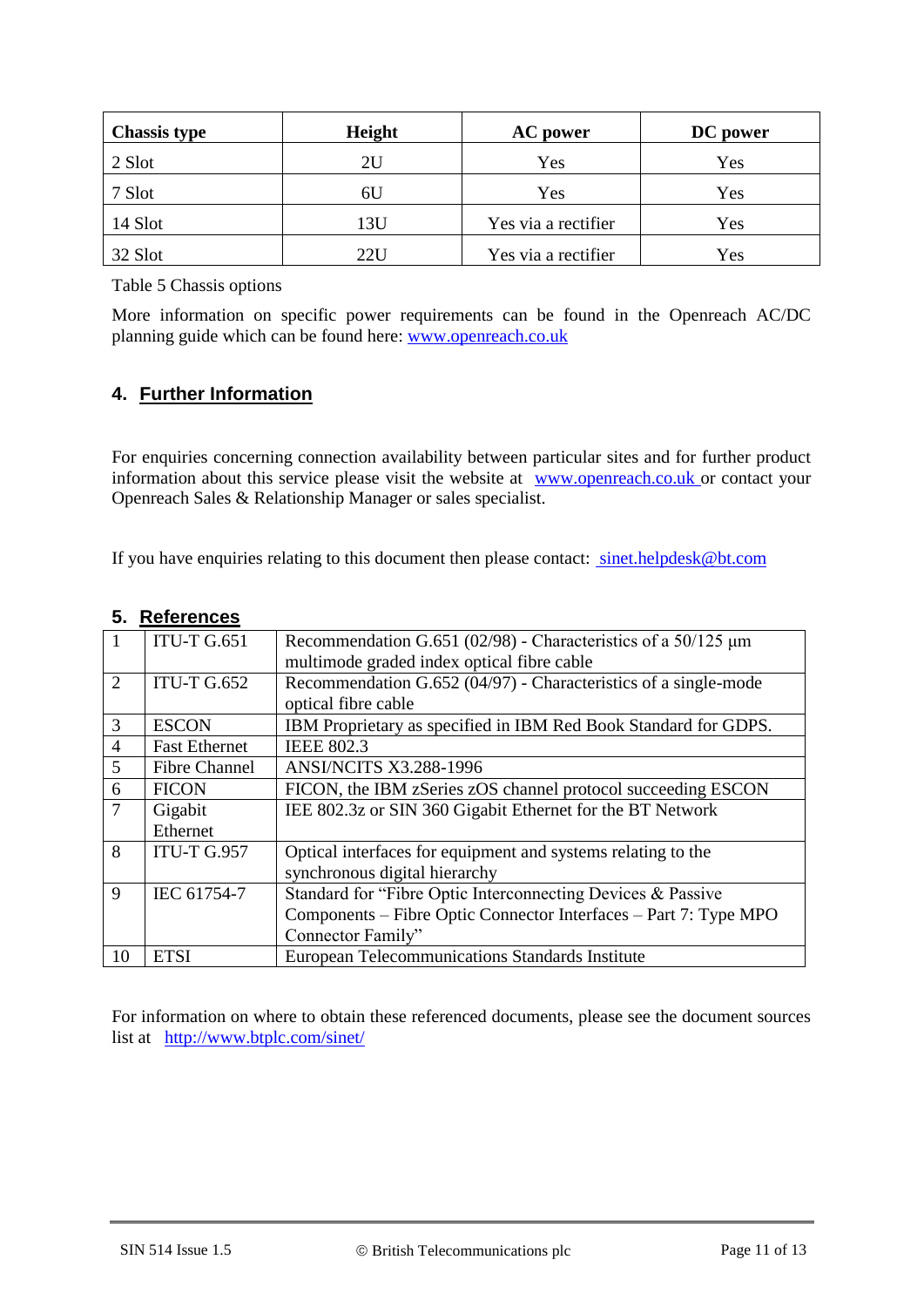## **6. Abbreviations**

| CP           | <b>Communications Provider</b>                                                      |  |  |  |  |
|--------------|-------------------------------------------------------------------------------------|--|--|--|--|
| <b>CPE</b>   | <b>Customer Premises Equipment</b>                                                  |  |  |  |  |
| <b>DCMs</b>  | <b>Dispersion Compensation Modules</b>                                              |  |  |  |  |
| <b>DOC</b>   | <b>Domain Optical Controller</b>                                                    |  |  |  |  |
| <b>DWDM</b>  | Dense Wavelength Division Multiplexing                                              |  |  |  |  |
| <b>DVB</b>   | Digital Video Broadcasting                                                          |  |  |  |  |
| <b>ESCON</b> | <b>Enterprise Systems Connectivity architecture</b>                                 |  |  |  |  |
| <b>ESRM</b>  | <b>Enterprise Storage Resource Management</b>                                       |  |  |  |  |
| FC           | <b>Fibre Channel</b>                                                                |  |  |  |  |
| <b>FICON</b> | <b>Fibre Connectivity</b>                                                           |  |  |  |  |
| Gbit/s       | Gigabits per second                                                                 |  |  |  |  |
| <b>IBM</b>   | <b>International Business Machines</b>                                              |  |  |  |  |
| <b>IEC</b>   | <b>International Electrotechnical Commission</b>                                    |  |  |  |  |
| <b>ITU-T</b> | International Telecommunication Union- Telecommunications standardization<br>Sector |  |  |  |  |
| km           | Kilometre                                                                           |  |  |  |  |
| LC           | <b>Lucent Connector</b>                                                             |  |  |  |  |
| <b>LAN</b>   | <b>Local Area Network</b>                                                           |  |  |  |  |
| MM           | MultiMode                                                                           |  |  |  |  |
| <b>MPO</b>   | Multi-fibre Push On                                                                 |  |  |  |  |
| <b>NTE</b>   | <b>Network Terminating Equipment</b>                                                |  |  |  |  |
| <b>NTP</b>   | <b>Network Terminating Point</b>                                                    |  |  |  |  |
| <b>OSEA</b>  | <b>Optical Spectrum Extended Access</b>                                             |  |  |  |  |
| <b>OTU</b>   | <b>Optical Transport Unit</b>                                                       |  |  |  |  |
| <b>PHY</b>   | Physical Layer                                                                      |  |  |  |  |
| <b>ROADM</b> | Reconfigurable Optical Add Drop Multiplexer                                         |  |  |  |  |
| <b>SAN</b>   | <b>Storage Area Network</b>                                                         |  |  |  |  |
| <b>SC</b>    | <b>Subscription Channel</b>                                                         |  |  |  |  |
| <b>SDH</b>   | Synchronous Digital Hierarchy                                                       |  |  |  |  |
| <b>SIN</b>   | <b>Supplier Information Note</b>                                                    |  |  |  |  |
| SM           | Single Mode                                                                         |  |  |  |  |
| <b>SRM</b>   | <b>Storage Resource Management</b>                                                  |  |  |  |  |
| <b>STM</b>   | <b>Synchronous Transport Module</b>                                                 |  |  |  |  |